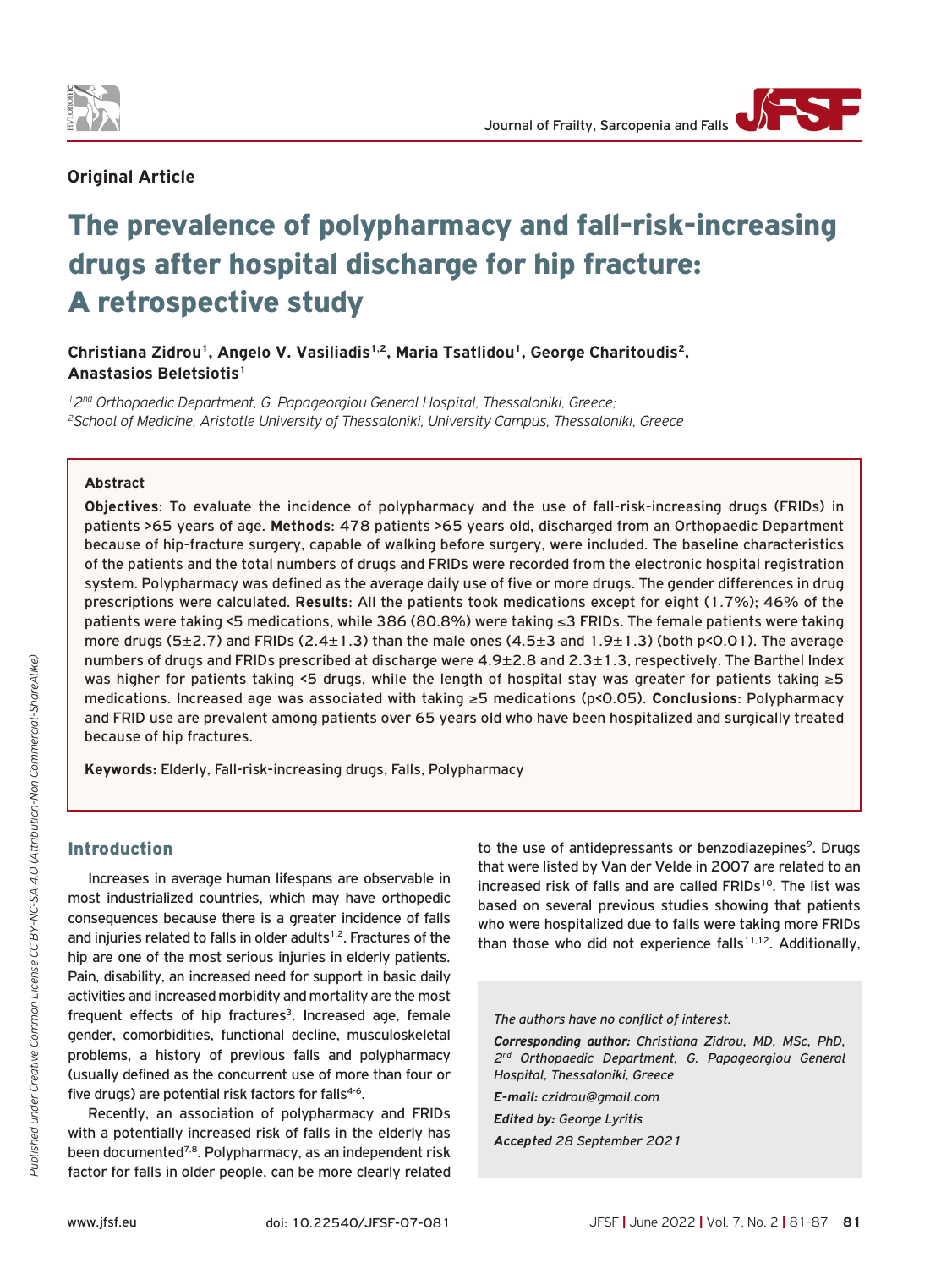hip-fracture patients may require multiple drugs and a multidisciplinary approach.

The primary purpose of the present study was to estimate the incidence of polypharmacy and FRID use (by pharmacological group and total number) at hospital discharge in patients >65 years of age who were hospitalized and surgically treated because of a hip fracture in an Orthopaedic Unit. The secondary purpose was to explore gender differences in the total numbers of medications and FRIDs prescribed at discharge, as well as differences between patients grouped by FRIDs (>3) and polypharmacy ( $\geq$ 5).

# Methods

#### *Study design and population*

This observational retrospective study describes the baseline characteristics of a study population using health data that were collected in a systematic fashion. The data were collected in order to quantify the correlation between polypharmacy, FRID use and traumatic falls after discharge in patients >65 years old who were hospitalized and surgically treated because of hip fractures. This hospitalbased study was conducted in the Orthopaedic Department of a community hospital in Greece and included a 2-year follow-up period starting from hospital discharge (January 2018) to the end of the follow-up period (2 years later). The exclusion criteria were: i) patients who were not permitted by the surgeon to load the broken leg for operative treatment, ii) patients without medication information at hospital discharge and iii) patients receiving palliative care at the end of their lives.

#### *Variables of the Study*

The following data were collected: i) anthropometric characteristics (age and gender), ii) clinical and functional variables (the type of facture and length of hospital stay), activities of daily living (Barthel index), iii) living status (widowed, with spouse, or in a nursing home), iv) the number of drugs being taken at hospital discharge (polypharmacy ≥5) and v) the number and classification of FRIDs. According to the Scottish Polypharmacy Guide<sup>13</sup>, FRIDs were classified into two groups: those considered to be correlated with low and moderate risks of falls (antihypertensives, betablocking agents, calcium channel blockers (CCB), diuretics, opioids, angiotensin-converting-enzyme inhibitors) and those considered to be correlated with a high risk of falls (antidepressants, benzodiazepines, and antipsychotic and dopaminergic agents). In our study, FRIDs were defined in accordance with previous published work $5,10,12$  on fallrisk-related medications: i) psychotropic medications (antidepressants, levodopa, benzodiazepines and opioids) and ii) cardiovascular medications (CCB, angiotensinconverting-enzyme (ACE)-inhibitors, beta-adrenoceptor blockers and diuretics).

The definitions of polypharmacy widely vary with regard to the actual number of medications. Although there is no

uniform definition, we defined it, in accordance with the literature, as the use of five or more medications<sup>3,9,13,14</sup>. Likewise, two categories were established based on the number of regular FRIDs: ≤3 and more than three. Previous studies have shown that, in older cancer patients and patients with hip fractures, there is a positive association between falls and the use of three or more FRIDs<sup>13,15</sup>. The total number of drugs prescribed at discharge included not only medications for comorbidities and chronic diseases but also drugs usually prescribed for post-operative care (such as opioids, supplements and heparins).

### *Data collection*

The baseline characteristics of the study population were recorded from the electronic registration system of the hospital. The total numbers of drugs and FRIDs prescribed at discharge were obtained from the hospital discharge letters.

#### *Statistical analysis*

SPSS (Version 24.0) was used to analyze the collected data. Continuous variables (age, the Barthel index, the number of medications and the number of FRIDs) are expressed as the means and standard deviations (SD), while categorical variables (gender, the type of fracture, the living status and the type of drugs) are expressed as counts and percentages. The Kolmogorov–Smirnov test was utilized for normality analysis. The Mann–Whitney U test was used to compare the quantity-continuous variables for our independent samples that were not normally distributed, divided into two subpopulations. Pearson's chi-square (cross-tabulation) test was utilized for the comparison of the categorical variables. A multivariable analysis was conducted to determine what baseline findings for patients could contribute to the prevalence of polypharmacy or a high prevalence of FRID use. A receiver operator characteristic (ROC) curve was used to determine a threshold for the number of medications or FRIDs, to help to stratify the risk of falls among the subgroups (gender, the type of fracture, the length of hospital stay, the living status and the Barthel index). The level of significance was set at p<0.05.

# Results

# *Baseline findings*

A total of 534 patients, who were discharged between January 2018 and December 2019, were screened, and 56 patients were excluded. The most common reasons for exclusion were a disability in walking before the hip fracture (21 patients), not being allowed by the surgeon to load the broken leg at hospital discharge (25 patients) and palliative care (10 patients). A total of 478 patients met all the eligibility criteria. The baseline characteristics are shown in Table 1.

The comparative baseline findings between the male (n=125) and female patients (n=353) showed no significant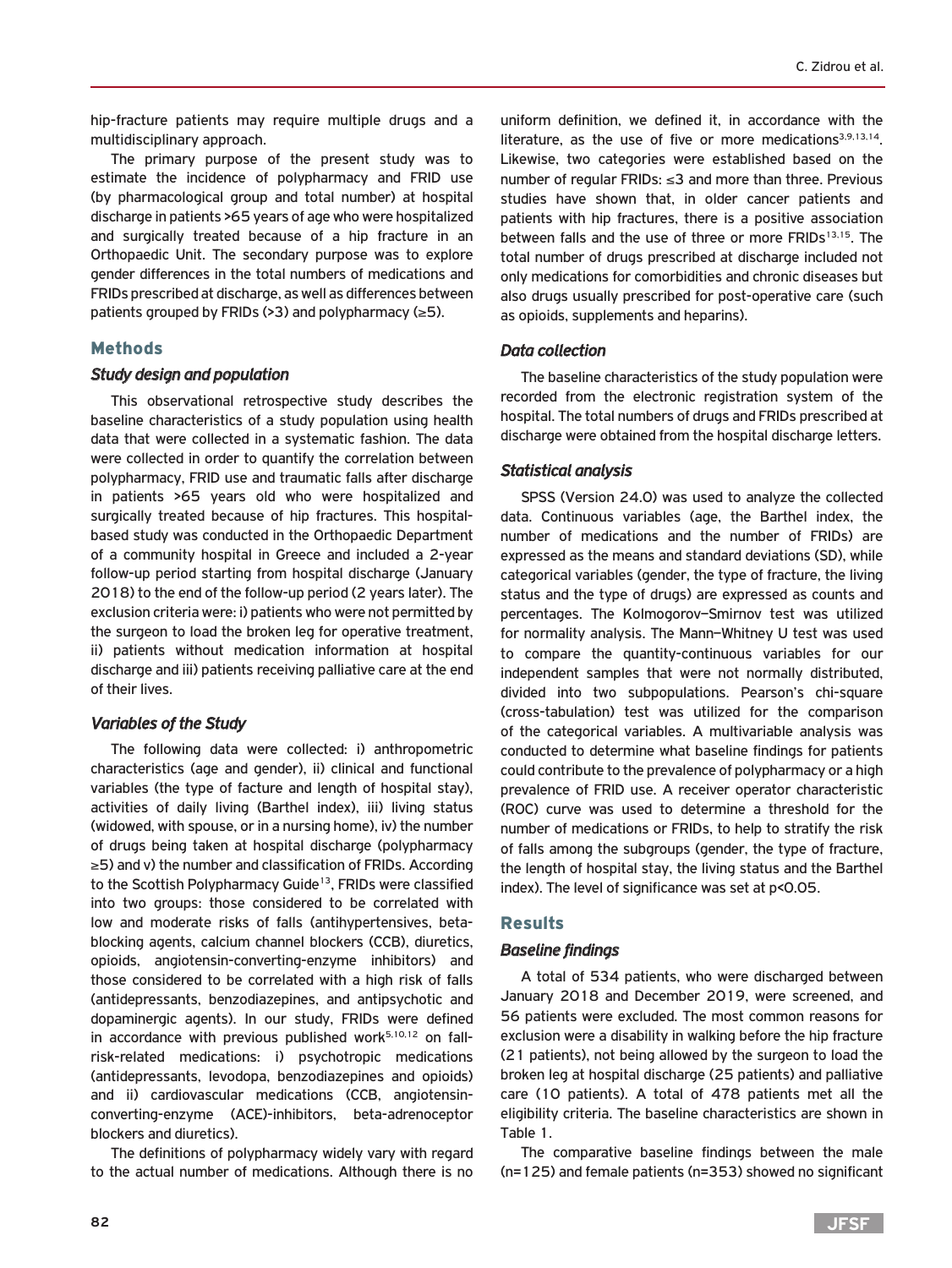| <b>Variable</b>                 | All $(n = 478)$ | Male (n = 125)  | Female (n = 353) | p value |
|---------------------------------|-----------------|-----------------|------------------|---------|
| Age                             | $81.6 \pm 9.7$  | $80.2 \pm 11.9$ | $81.6 \pm 8.7$   | 0.88    |
| Age group, years, n (%)         |                 |                 |                  | 0.21    |
| < 70                            | 59              | 20(33.9)        | 39(66.1)         |         |
| $70 - 79$                       | 108             | 23(21.3)        | 85 (78.7)        |         |
| $\geq 80$                       | 311             | 82 (26.4)       | 229 (73.6)       |         |
| Type of fracture, n (%)         |                 |                 |                  | 0.82    |
| Subcapital                      | 211(44.1)       | 55 (44.0)       | 156 (44.2)       |         |
| Peritrochanteric                | 231 (48.3)      | 59(47.2)        | 172 (48.7)       |         |
| Subtrochanteric                 | 36(7.6)         | 11(8.8)         | 25(7.1)          |         |
| Length of hospital stay, days   | $9.9 \pm 5.4$   | $9.3 \pm 4.2$   | $10.2 \pm 5.7$   | 0.29    |
| Living status, n (%)            |                 |                 |                  | 0.98    |
| Home (widowed)                  | 109(22.8)       | 28(22.4)        | 81 (22.9)        |         |
| Home (spouse)                   | 318 (66.5)      | 84 (67.2)       | 234 (66.3)       |         |
| Nursing home                    | 51(10.7)        | 13(10.4)        | 38(10.8)         |         |
| <b>Barthel index</b>            | $80.0 \pm 5.3$  | $81.3 \pm 5.9$  | $79.6 \pm 5.0$   | 0.01    |
| <b>Number of FRIDs, n</b>       | $2.3 \pm 1.3$   | $1.9 \pm 1.3$   | $2.4 \pm 1.3$    | < 0.01  |
| <b>FRIDS</b>                    |                 |                 |                  | < 0.05  |
| $\circ$                         | 20(4.2)         | 7(5.6)          | 13(3.7)          |         |
| $\leq$ 3                        | 366 (76.6)      | 103 (82.4)      | 263 (74.5)       |         |
| >3                              | 92(19.2)        | 15(12.0)        | 77(21.8)         |         |
| <b>Number of medications, n</b> | $4.9 \pm 2.8$   | $4.5 \pm 3.0$   | $5.0 \pm 2.7$    | 0.06    |
| <b>Medications</b>              |                 |                 |                  | 0.01    |
| $\circ$                         | 8(1.7)          | 6(4.8)          | 2(0.6)           |         |
| $5 - 5$                         | 220 (46.0)      | 61(48.8)        | 159 (45.0)       |         |
| $\geq 5$                        | 250 (52.3)      | 58 (46.4)       | 192 (54.4)       |         |
| Drugs, n (%)                    |                 |                 |                  |         |
| b-Blockers                      | 206(43.1)       | 45 (36.0)       | 161 (45.6)       | 0.06    |
| <b>CCA</b>                      | 180 (37.7)      | 41 (32.8)       | 139 (39.4)       | 0.19    |
| <b>Diuretics</b>                | 179 (37.5)      | 39(31.2)        | 140 (39.7)       | 0.09    |
| Antidepressants                 | 174 (36.4)      | 34(27.2)        | 140 (39.7)       | < 0.05  |
| <b>ACE inhibitors</b>           | 160(33.5)       | 41 (32.8)       | 119(33.7)        | 0.85    |
| <b>Benzodiazepines</b>          | 141 (29.5)      | 24(19.2)        | 117(33.1)        | < 0.05  |
| <b>Statins</b>                  | 128 (26.8)      | 30(24.0)        | 98 (27.8)        | 0.41    |
| <b>Supplements</b>              | 100 (20.9)      | 21(16.8)        | 79 (22.4)        | 0.18    |
| Oral antidiabetics              | 93 (19.5)       | 22(17.6)        | 71(20.1)         | 0.54    |
| Gastroprotectans                | 67 (14.0)       | 19(15.2)        | 48 (13.6)        | 0.65    |
| Thyroid hormones                | 63 (13.2)       | 10(8.0)         | 53 (15.0)        | < 0.05  |
| Levodopa                        | 31(6.5)         | 6(4.8)          | 25(7.1)          | 0.37    |
| Corticosteroids                 | 28(5.9)         | 4(3.2)          | 24(6.8)          | 0.14    |
| <b>Insulin</b>                  | 24(5.0)         | 10(8.0)         | 14(4.0)          | 0.07    |
| <b>Opioids</b>                  | 7(1.5)          | 1(0.8)          | 6(1.7)           | 0.47    |

*n = number; FRIDs = fall-risk increasing drugs; b-Blockers = beta-Blockers; CCA = calcium channel antagonists; ACE inhibitors = Angiotensinconverting enzyme inhibitors*

**Table 1.** Characteristics of the study population.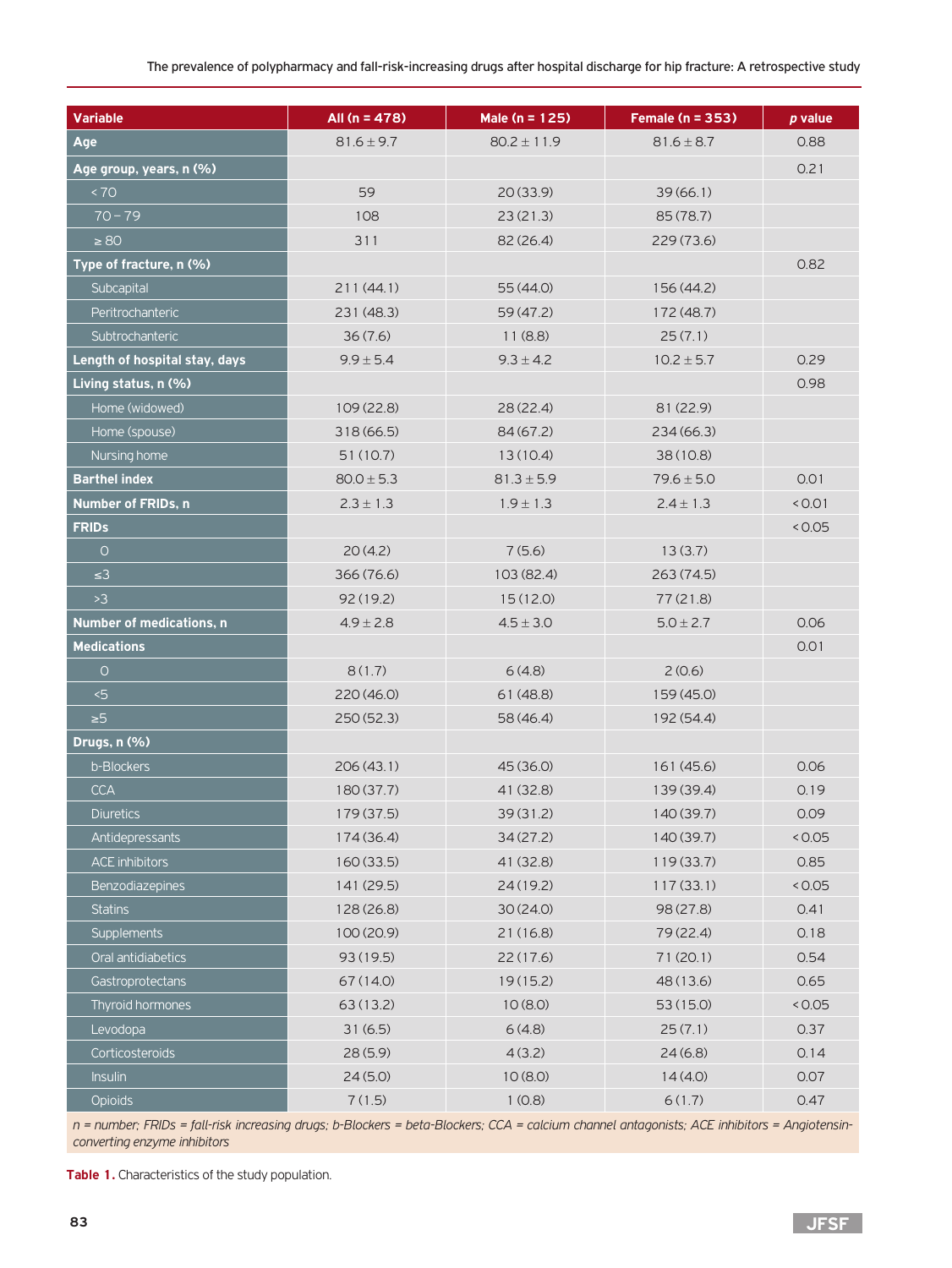| <b>Variable</b>                                   | FRIDS, $\leq$ 3<br>$(n = 386)$ | FRIDs, > 3<br>$(n = 92)$ | p value | Medications, < 5<br>$(n = 220)$ | Medications, $\geq 5$<br>$(n = 250)$ | p value |  |  |
|---------------------------------------------------|--------------------------------|--------------------------|---------|---------------------------------|--------------------------------------|---------|--|--|
| Age, years                                        | $80.9 \pm 10.2$                | $82.7 \pm 6.9$           | 0.50    | $80.5 \pm 10.9$                 | $82.4 \pm 7.8$                       | 0.26    |  |  |
| Age group, years, n (%)                           |                                |                          | 0.09    |                                 |                                      | < 0.05  |  |  |
| 570                                               | 46(11.9)                       | 4(4.4)                   |         | 30(13.6)                        | 15(6.0)                              |         |  |  |
| $70 - 79$                                         | 88 (22.8)                      | 21(22.8)                 |         | 47(21.4)                        | 60(24.0)                             |         |  |  |
| >80                                               | 252(65.3)                      | 67(72.8)                 |         | 143 (65.0)                      | 175 (70.0)                           |         |  |  |
| Gender, n (%)                                     |                                |                          | 0.05    |                                 |                                      | 0.26    |  |  |
| Male                                              | 110(28.5)                      | 15(16.3)                 |         | 61(27.7)                        | 58(23.2)                             |         |  |  |
| Female                                            | 276(71.5)                      | 77 (83.7)                |         | 159 (72.3)                      | 192 (76.8)                           |         |  |  |
| Type of fracture, n (%)                           |                                |                          | 0.54    |                                 |                                      | 0.91    |  |  |
| Subcapital                                        | 174(45.1)                      | 37(40.2)                 |         | 98 (44.5)                       | 107(42.8)                            |         |  |  |
| Peritrochanteric                                  | 185 (47.9)                     | 46 (50.0)                |         | 106 (48.2)                      | 123 (49.2)                           |         |  |  |
| Subtrochanteric                                   | 27(7.0)                        | 9(9.8)                   |         | 16(7.3)                         | 20(8.0)                              |         |  |  |
| Length of hospital stay, days                     | $9.8 \pm 5.6$                  | $10.8 \pm 4.1$           | < 0.01  | $9.3 \pm 5.7$                   | $10.6 \pm 5.0$                       | < 0.01  |  |  |
| Living status, n (%)                              |                                |                          | 0.19    |                                 |                                      | 0.51    |  |  |
| Home (widowed)                                    | 84(21.8)                       | 25(27.2)                 |         | 46 (20.9)                       | 63(25.2)                             |         |  |  |
| Home (spouse)                                     | 264(68.4)                      | 54(58.7)                 |         | 151 (68.6)                      | 160(64.0)                            |         |  |  |
| Nursing home                                      | 38(9.8)                        | 13(14.1)                 |         | 23(10.5)                        | 27(10.8)                             |         |  |  |
| <b>Barthel index</b>                              | $81.2 \pm 4.9$                 | $75.3 \pm 4.4$           | < 0.01  | $82.6 \pm 4.2$                  | $77.4 \pm 4.7$                       | < 0.01  |  |  |
| $n =$ number; FRIDs = fall-risk increasing drugs. |                                |                          |         |                                 |                                      |         |  |  |

**Table 2.** Baseline differences between patients grouped by FRIDS and grouped by polypharmacy.

differences except for the Barthel index (*p*=0.01), number of drugs (*p*=0.01) and FRIDs (*p*<0.01). The Barthel index was higher (indicating a greater ability to function independently following hospital discharge) in male patients than female (*p*=0.01). The numbers of drugs and FRIDs at hospital discharge were higher in female patients (5.02 and 2.4, respectively) than males (4.5 and 1.95, respectively) (*p*=0.01 and *p*<0.01, respectively). Additionally, the use of antidepressants, benzodiazepines and thyroid hormones at hospital discharge was higher in female patients (39.7%, 33.1% and 15%, respectively) than males (27.2%, 19.2% and 8%, respectively) (*p*<0.05).

# *Frequency of polypharmacy and use of FRIDs*

The average number of drugs prescribed upon hospital discharge was 4.9±2.8. All the patients except eight (1.7%) were taking at least one medication; 46% of them were prescribed fewer than five medications and 52.3% were prescribed five or more medications at hospital discharge (polypharmacy). A total of 458 of the patients (95.8%) were taking at least one FRID. The average number of FRIDs per patient at hospital discharge was  $2.28 \pm 1.3$ . A total of 92 patients (19.2%) were prescribed more than three FRIDs.

The most prevalent FRIDs were beta-blockers; 43.1% of the patients were prescribed at least one of these drugs. These were followed by calcium channel blockers (37.7%), diuretics (37.5%), antidepressants (36.4%), ACE inhibitors (33.5%), benzodiazepines (29.5%), supplements (20.9%), dopaminergic agents (6.5%) and opioids (1.5%) (Table 1). According to the Scottish risk stratification,13 26% of the patients were using low-to-moderate-risk FRIDs, 14.5% were using high-risk FRIDs and 57.2% were using both groups of FRIDs at hospital discharge.

No significant differences were found upon comparing the baseline characteristics between patients on three or fewer FRIDs and those on more than three FRIDs, except for gender, the length of hospital stay and the Barthel index (*p*<0.05, *p*<0.01 and *p*<0.01, respectively). Females were more likely to be taking more than three FRIDs than males. The hospital stays were longer for patients taking more than three FRIDs, and the Barthel index was higher for patients with three or fewer FRIDs. Increased age, the type of fracture and the living status were not correlated with the number of FRIDs (Table 2).

The comparison of the baseline characteristics between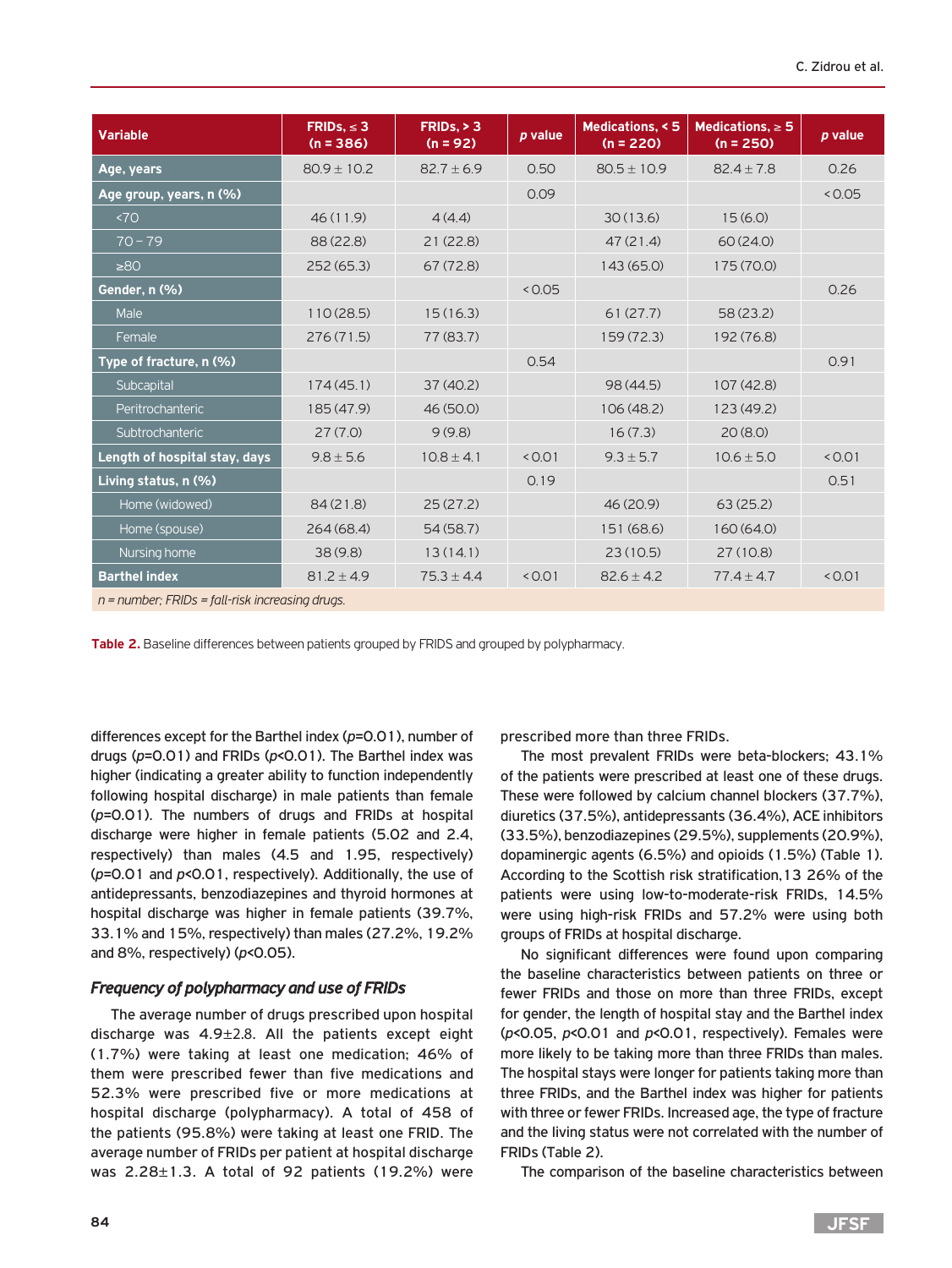patients on fewer than five medications and those on five or more medications showed that there were no significant differences between the two groups except for the Barthel index and length of hospital stay (*p*<0.01). Additionally, the Barthel index was higher for patients on fewer than five medications, while the length of hospital stay was greater for patients on five or more medications. Increased age was associated with being on five or more medications (*p*<0.05) (Table 2).

# **Discussion**

The main finding of the present study was that polypharmacy and FRID use were common in patients aged over 65 years old who were discharged after being surgically treated due to hip fractures, with a mean of 4.9±2.8 medications and a median of 2.3±1.3 FRIDs.

A recent systematic review was designed to answer the question of the association between polypharmacy and either falls or fall-related outcomes (e.g., dizziness and hip fractures)14. Although the studies in this review varied widely in their approaches, their results were mixed, with some of them demonstrating an association between polypharmacy and fractures<sup>14-17</sup>, while other studies found that the fall risk and hip fractures were associated with polypharmacy only when at least one established fall-risk-increasing drug was part of the daily regimen<sup>6,14</sup>. The increased risk of falls could be explained by the mechanism of the drug's action, e.g., diuretics can cause dizziness as a consequence of orthostatic hypotension<sup>6</sup>. Benzodiazepine derivatives significantly affect the central nervous system and can result in serious consequences, including a risk of falls and higher rates of fractures<sup>6,10,11</sup>. Our study found that 37.5% and 29.5% of the patients who were hospitalized and surgically treated because of hip fractures were taking diuretics and benzodiazepines, respectively.

Recent studies have examined polypharmacy and the number of FRIDs at hospital discharge in the elderly<sup>3,5,13</sup>. One study, which included patients over 80 years old hospitalized for hip-fracture repair, found that the average numbers of drugs and FRIDs prescribed at hospital discharge were  $11.6\pm3.0$  and  $2.9\pm1.6$ , respectively<sup>13</sup>. In addition, in a singlecenter study, which analyzed the data for 272 consecutive hip-fracture patients who underwent hip replacement, they observed an increase in the number of medications from 6.2 $\pm$ 3.9 (on admission) to 7.8 $\pm$ 3.6 (at discharge), and they also showed that the number of medications upon discharge was predictive of readmission<sup>18</sup>. In a Swedish study, 6 months after hospital discharge, the incidence of polypharmacy (≥5 drugs) and extreme polypharmacy ( $\geq 10$  drugs) was 88.1% and 53.7%, respectively, while the FRID use frequency was 97.7%<sup>19</sup>. On the contrary, our study found a mean number of 4.9±2.8 medications upon discharge, and this may indicate a possible lower risk for readmission, as well as possibly being associated with better functional outcomes in the post-operative rehabilitation period.

Data regarding the calculated numbers of FRIDs in patients admitted due to hip fractures show different results. In a study by Ekstam and Elmstahl<sup>3</sup>, they determined the frequency of exposure to four or more FRIDs (25.4%) in patients aged 60 years or older who were diagnosed with hip fractures. Another study, which was conducted in a Geriatric Department and included patients over 65 years old who underwent surgery for a hip fracture, found that the mean number of FRIDs per patient at hospital discharge was  $2.9\pm2.1$  and  $3.1\pm2.2$  in the intervention (medication reviews) and control group, respectively<sup>5</sup>. Additionally, they did not find significant differences between the groups with regard to FRIDs at admission and 12 months after discharge<sup>5</sup>. A Swedish population-based cohort study, which included 2043 patients with hip fractures aged 60 years and older, showed that, before hip fracture, two-thirds of the participants were prescribed FRIDs and that the number increased significantly to 97.7% at 6 months afterward<sup>19</sup>. In line with these results, an observational and prospective study, which was performed in a tertiary-level hospital in Spain, indicated a 92.5% prevalence of FRID use one month after hospital discharge due to bone fractures (hip, ankle or pelvis) $20$ . In accordance with these findings, our study showed that 458 patients (95.8%) were taking at least one FRID at discharge.

Other studies have measured the prevalence of FRID use by pharmacological groups. In a study with patients older than 80 years who were discharged after hip fractures, the most prevalent FRIDs were agents acting on the renin–angiotensin system (43.9%) and anxiolytics  $(39.9\%)^{13}$ . In one study with patients aged 65 years and older, who were surgically operated due to hip fractures, the most frequent FRIDs were opioids (88%) and anxiolytics (50%)<sup>5</sup>. A recent study from Spain showed a 45.6% incidence of antidepressant use, 44.8% incidence of the use of agents acting on the renin– angiotensin system, and  $42.9\%$  incidence of diuretic use<sup>20</sup>. In our study, we found that the most common FRIDs were beta-adrenergic blocking agents (43.1%), calcium channel antagonists (37.7%), diuretics (37.5%) and angiotensinconverting-enzyme inhibitors (33.5%). These differences may be explained by the fact that either the baseline findings of the study population or the standard clinical practices were different.

In our study, gender, the lengths of hospital stays and the Barthel Index showed significant differences according to the incidence of being on three FRIDs. The Barthel index was higher in patients taking three or fewer FRIDs and fewer than five drugs than in those who used more medications. Additionally, we found an overall female predominance for taking many FRIDs. This female predominance might reflect the higher burden of comorbidities in the female population, which could also adversely affect the rehabilitation outcomes. In addition, we found a higher Barthel index in the male population. A possible explanation may be the fact that, in the present study, the male population was generally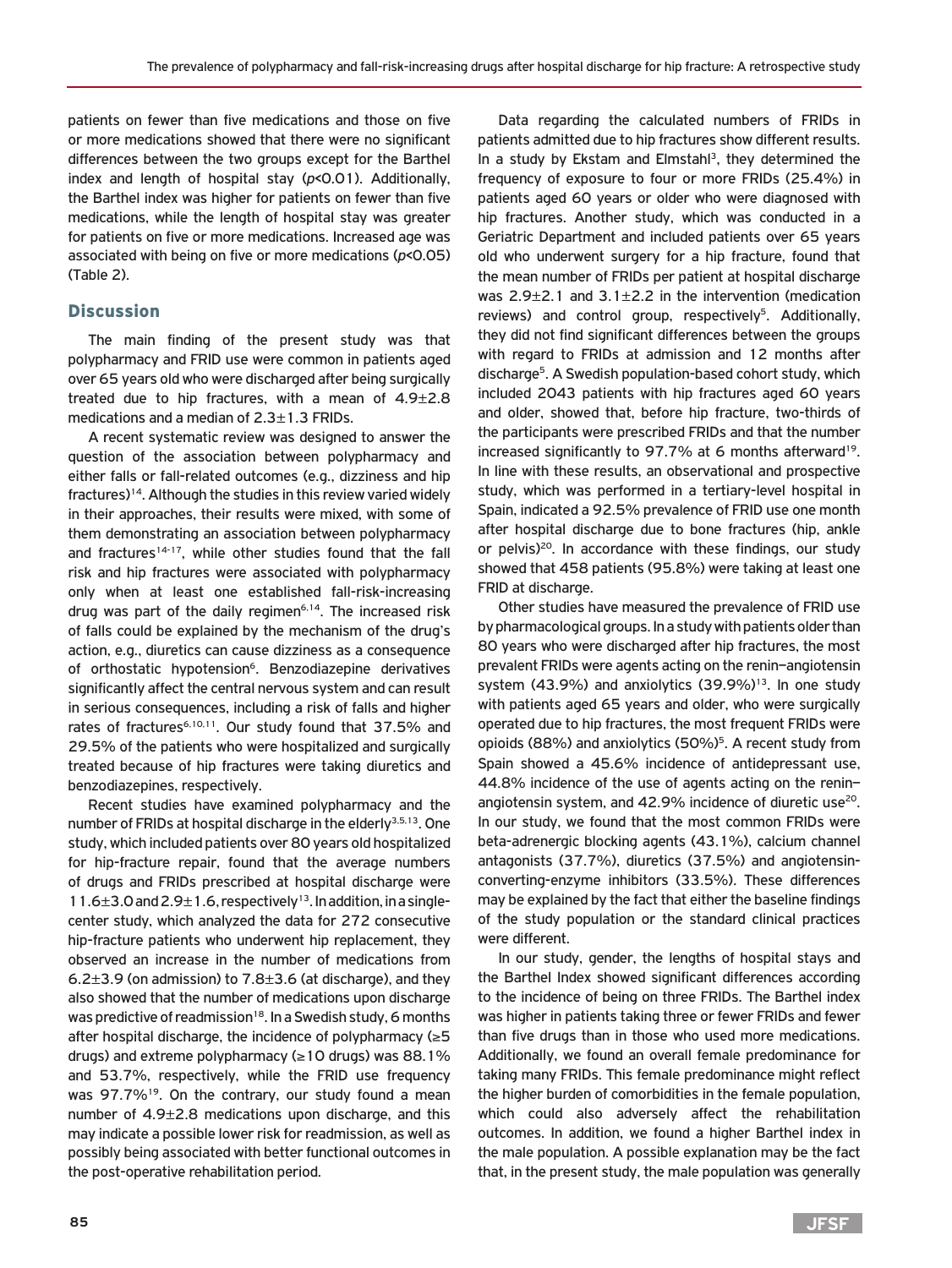younger and, therefore, took fewer medications than the female population surgically treated for hip fractures; younger, healthier and more independent people tend to take fewer medications<sup>21</sup>. Polypharmacy is a very common practice in many clinical settings, such as nursing homes. Living in a nursing home was correlated with the incidence of high-risk polypharmacy<sup>13</sup>.

There are some limitations to our study. The collection of the data could have been affected by the quality of the recorded information in the electronic registration system of the hospital. It was not clear if medication use preceded falling. In chronic diseases, the prescription of drugs is continuous. Therefore, the majority of the medications were already in use before the falls. Most of the relevant comorbidities were not taken into account in our work. For example, we were not able to determine the influence of cognitive impairment, visual or hearing disturbances, or chronic renal failure (GFR <45 ml/min). Finally, drug interactions may have played a role in causing falls, but the methodology of our study was not appropriate for addressing that issue. Finally, the patients were discharged in a post-acute situation, and they needed short-term drugs to prevent post-operative complications: heparins to prevent thrombosis, iron supplements for anemia, laxatives to counter constipation, and analgesics for pain. The mean number of these short-term medications was not calculated in our study.

In conclusion, this retrospective study showed that polypharmacy and FRID use are prevalent among patients aged over 65 years old who are hospitalized and surgically treated because of hip fractures. Risk-reducing interventions in elderly hip-fracture patients, such as hip protectors, vitamin D with calcium supplementation, supervised exercise and appropriate exposure to sunlight<sup>22-24</sup>, in whom polypharmacy is inevitable for controlling underlying comorbidities are necessary. A recent systematic review found that there was a lack of robust, high-quality evidence to support or refute the deprescribing of FRIDs alone as an effective fall-prevention stategy<sup>25</sup>. Although a number of studies have already assessed these interventions, prospective, randomized and controlled trials with longer follow-up are necessary to confirm a potential impact on falls in this high-risk population.

# *Ethics approval*

*The study protocol was approved by the Ethics Committee of the "G. Papageorgiou" General Hospital of Thessaloniki in Greece (341-21/4/2021).*

# *References*

- 1. Evans JG. Drugs and falls in later life. Lancet 2003;361(9356):448.
- 2. Khasraghi FA, Lee EJ, Christmas C, Wenz JF. The economic impact of medical complications in geriatric patients with hip fracture. Orthopaedics 2003;26(1):49-53.
- 3. Ekstam AK, Elmstahl S. Do fall-risk-increasing drugs have an impact on mortality. in older hip fracture patients? A population-based

cohort study. Clin Interv Aging 2016;11:489-496.

- 4. Peel NM. Epidemiology of falls in older age. Can J Aging 2011; 30(1):7-19.
- 5. Sjoberg C, Wallerstedt SM. Effects of medication reviews performed by a physician on treatment with fracture-preventing and fall-riskincreasing drugs in older adults with hip fracture-a randomized controlled study. J Am Geriatr Soc 2013;61(9):1464-1472.
- 6. Ziere G, Dieleman JP, Hofman A, Pols HA, van der Cammen TJ, Stricker BH. Polypharmacy and falls in the middle age and elderly population. Br J Clin Pharmacol 2006;61(2):218-223.
- 7. Chen Y, Zhu LL, Zhou Q. Effects of drug pharmacokinetic/ pharmacodynamic properties, characteristics of medication use, and relevant pharmacological interventions on fall risk in elderly patients. Ther Clin Risk Manag 2014;10:437–448.
- 8. Woolcott JC, Richardson KJ, Wiens MO, Patel B, Marin J, Khan KM, et al. Meta-analysis of the impact of 9 medication classes on falls in elderly persons. Arch Intern Med 2009;169(21):1952-1960.
- 9. Helgadsttir B, Laflamme L, Monarrez-Espino J, Moller J. Medication and fall injury in the elderly population; do individual demographics, health status and lifestyle matter? BMC Geriatr 2014;14:92.
- 10. van der Velde N, Stricker BHC, Pols HAP, van der Cammen TJM. Risk of falls after withdrawal of fall-risk-increasing drugs: a prospective cohort study. Br J Clin Pharmacol 2007;63(2):232-237.
- 11. Leipzig RM, Cumming RG, Tinetti ME. Drugs and falls in older people: a systematic review and meta-analysis: I, II. Psychotropic Drugs, Cardiac and analgesic drugs. J Am Geriatr Soc 1999;47(1):40-50.
- 12. Milos V, Bondesson Ε, Magnusson M, Jakobsson U, Westerlund T, Midlov P. Fall risk increasing drugs and falls: a cross-sectional study among elderly patients in primary care. BMC Geriatr 2014;14:40.
- 13. Correa-Perez A, Delgado-Silveira E, Martin-Aragon S, Rojo-Sanchis A, Cruz-Jentoft A. Fall-risk increasing drugs and prevalence of polypharmacy in older patients discharged from an Orthogeriatric Unit after a hip fracture. Aging Clin Exp Res 2019;31:969-075.
- 14. Fried TR, O'Leary J, Towle V, Goldstein MK, Trentalange M, Martin DK. Health outcomes associated with polypharmacy in communitydwelling older adults: a systematic review. J Am Geriatr Soc 2014;62(12):2261-2272.
- 15. Park HY, Kim S, Sohn HS, Kwon JW. The association between polypharmacy and hip fracture in osteoporotic women: A nested case-control study in South Korea. Clinical Drug Investigation 2019;39:63-71.
- 16. Lai SW, Liao KF, Liao CC, Muo CH, Liu CS, Sung FC. Polypharmacy correlates with increased risk for hip fracture in the elderly: A population-based study. Medicine 2010;89:259-299.
- 17. Rossini M, Viapiana O, Adami S, Idolazzi L, Buda S, Veronesi C, Esoti LD, Gatti D. Medication use before and after hip fracture: a populationbased cohort and case-control study. Drugs Aging 2014;31(7):547- 553.
- 18. Härstedt M, Rogmark C, Sutton R, Melander O, Fedorowski A. Polypharmacy and adverse outcomes after hip fracture surgery. J Orthop Surg Res 2016;11(1):151.
- 19. Kragh A, Elmstahl S, Atroshi I. Older adults' medication use 6 months before and after hip fracture: a population-based cohort study. J Am Geriatr Soc 2011;59(5):863-868.
- 20. Beunza-Sola M, Hidalgo-Ovejero ΑM, Martν-Ayerdi J et al. Study of fall risk-increasing drugs in elderly patients before and after a bone fracture. Postgrad Med J 2018;94(1108):76-80.
- 21. Endo Y, Aharonoff GB, Zuckerman JD, Egol KA, Koval KJ. Gender differences in patients with hip fracture: A greater risk of morbidity and mortality in men. J Orthop Trauma 2005;19(1):29-35.
- 22. Leytin V, Beaudoin FL, Reducing hip fractures in the elderly. Clin Interv Aging 2011;6:61-65.